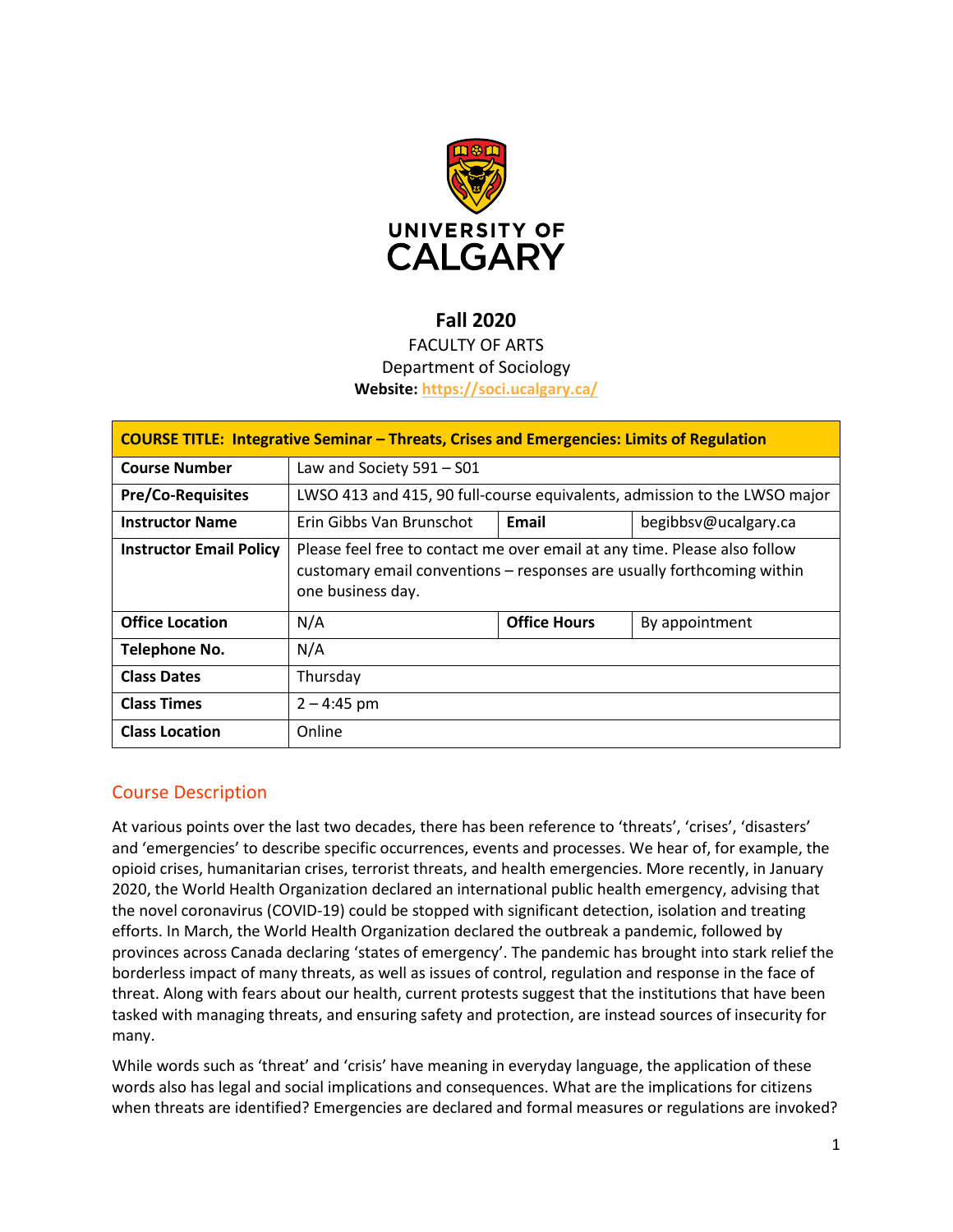Do state powers change during these times? What are the implications for human rights when emergency legislation is invoked? We consider a variety of threats, crises and emergencies with a view to understanding the regulatory and social contexts that give rise to and address such declarations.

# Course Objectives/Learning Outcomes

The objectives in this course are to:

- 1. Underscore the contexts within which threats, crises and emergencies operate;
- 2. Identify the factors correlated with naming 'emergencies', 'crises', and 'threats' and the regulatory implications of doing so.
- 3. Understand the variability in responses to emergencies and crises.

### Course Format

This course is a hybrid course, involving both synchronous and asynchronous participation. Our class is scheduled for three hours, from 2-4:45 pm on Thursdays. Each week we will meet for a "live" session typically at 3 pm. These live sessions are accessible via Zoom and links are posted through D2L.

#### Learning Resources

Selected readings and their links are posted on D2L.

# Learning Technologies and Requirements

In order to successfully engage in their learning experiences at the University of Calgary, students taking online, remote and blended courses are required to have reliable access to the following technology:

- A computer with a supported operating system, as well as the latest security, and malware updates;
- A current and updated web browser;
- Webcam (built-in or external);
- Microphone and speaker (built-in or external), or headset with microphone;
- Current antivirus and/or firewall software enabled;
- Broadband internet connection.

Most current laptops will have a built-in webcam, speaker and microphone.

# Required Textbooks, Readings, Materials, Electronic Resources

Selected readings (please see D2L).

#### Schedule of Lectures and Readings

| Date:           | Topic:                           | Readings: (*Please note* readings may be |
|-----------------|----------------------------------|------------------------------------------|
|                 |                                  | subject to minor changes.)               |
| 1. September 10 | Introduction: Identifying Crises | Jenkins 2009                             |
|                 |                                  | Laurent-Simpson & Lo 2019                |
|                 |                                  | McCormick & Whitney 2013                 |
| 2. September 17 | Communicating: Crises and        | <b>Ungar 2008</b>                        |
|                 | Panics                           | Zahra et al 2020                         |
|                 |                                  | Critcher 2009                            |
| 3. September 24 | <b>Emergency Responses</b>       | Macfarlane 2020                          |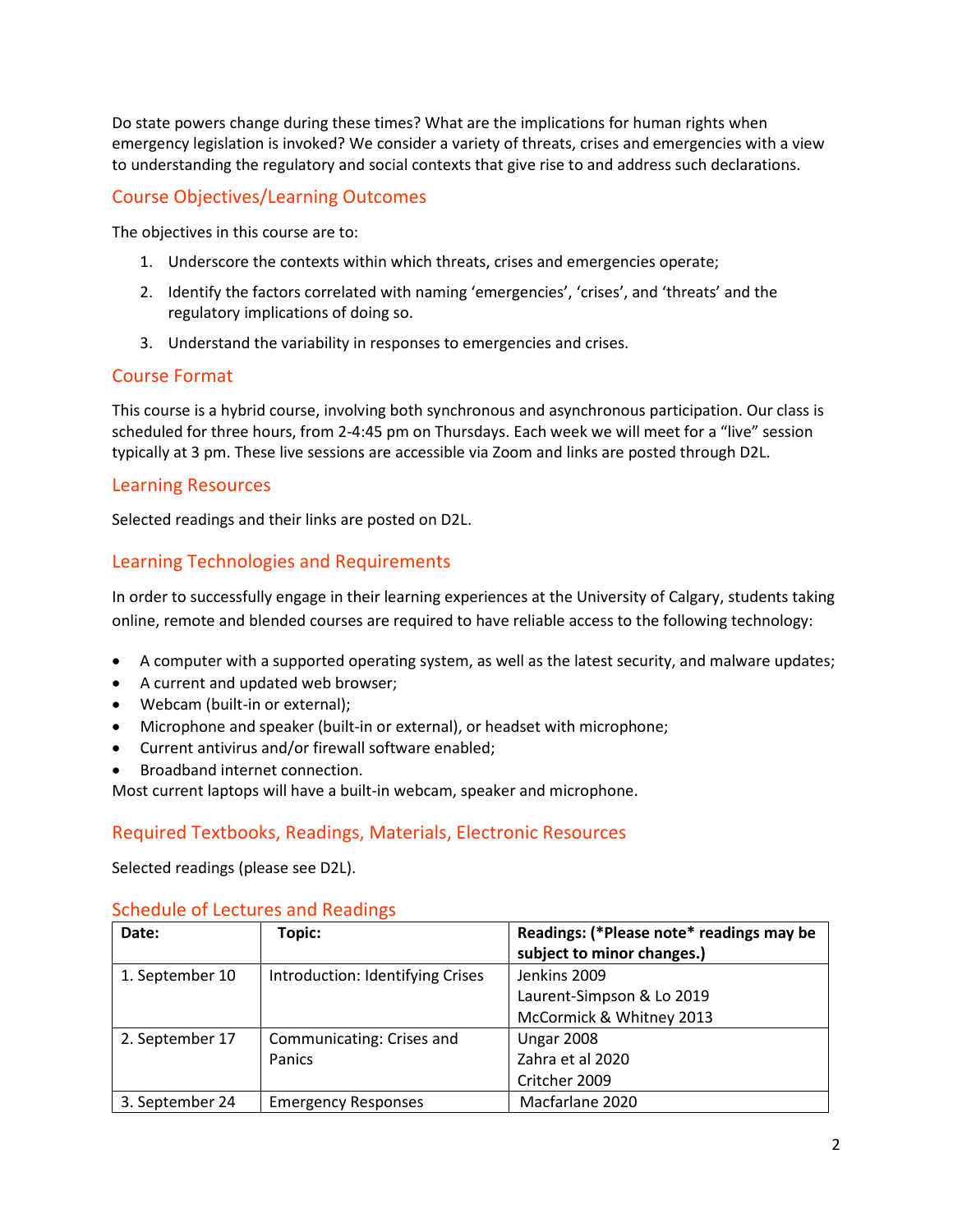|                                    |                                | Roziere & Walby 2018               |  |  |
|------------------------------------|--------------------------------|------------------------------------|--|--|
|                                    |                                | Lindsay 2014                       |  |  |
|                                    |                                | Crouch 2017                        |  |  |
|                                    |                                |                                    |  |  |
| 4. October 1                       | Health:                        | Sheptycki 2020                     |  |  |
|                                    | COVID-19                       | Van Kolfschooten & de Ruijter 2020 |  |  |
|                                    |                                | Speakman et al 2017                |  |  |
|                                    |                                | Chattu et al 2020                  |  |  |
| 5. October 8                       | Pandemics                      | Conrad & Barker 2010               |  |  |
|                                    |                                | Sherlaw and Raude 2013             |  |  |
|                                    |                                | Joffe 2011                         |  |  |
| 6. October 15                      | Opioids                        | Beletsky & Davis 2017              |  |  |
|                                    |                                | Boyd & MacPherson 2018             |  |  |
|                                    |                                | Collins et al 2019                 |  |  |
|                                    |                                | Ziegler et al 2019                 |  |  |
| 7. October 22                      | <b>Public health</b>           | Gostin 2019                        |  |  |
|                                    |                                | Rich et al 2015                    |  |  |
|                                    |                                | Macfarlane 2014                    |  |  |
|                                    |                                | Katz et al 2017                    |  |  |
| 8. October 29                      | Terrorism                      | Hamilton & Lippert 2020            |  |  |
|                                    |                                | Monaghan & Walby 2012              |  |  |
|                                    |                                | Tsoukala 2008                      |  |  |
| 9. November 5                      | <b>Environment and Climate</b> | Rotimi et al 2009                  |  |  |
|                                    |                                | Aronsson-Storier & da Costa 2017   |  |  |
|                                    |                                | Jodoin et al 2019                  |  |  |
| <b>Reading Week: November 8-14</b> |                                |                                    |  |  |
| 10. November 19                    | Humanitarian (Part 1)          | Sabates-Wheeler 2019               |  |  |
|                                    |                                | Matias 2020                        |  |  |
|                                    |                                | Sadrehashemi 2019                  |  |  |
| 11. November 26                    | Humanitarian (Part 2)          | Esperti 2020                       |  |  |
|                                    |                                | deLauri 2019                       |  |  |
|                                    |                                | Feindt & Flynn 2009                |  |  |
| 12. December 3                     | <b>Human Rights</b>            | Neumayer 2013                      |  |  |
|                                    |                                |                                    |  |  |

# Methods of Assessment and Grading Weights

Evaluation for this course consists of class participation, as well as: analytic/discussion memos (40%) and a term project (60%).

1. **Analytic Memos**: Students are expected to address specific questions following weekly discussions. During class time, specific questions will be provided that facilitate discussion for that day; analytic/discussion memos will be based on your interpretation of a question or subject related to our discussions and class material. Discussion groups/activities and memo topics vary weekly. Memos must be between 350-400 words each – unless explicit instruction is given otherwise. Memos are to be handed in as word documents through D2L.

Analytic memos for Sept. 17, 24, and Oct. 1 and 8 are due **October 15th**. Analytic memos for Oct. 15, 22, 29 and Nov. 5 are due **Nov. 19th**. Analytic memos for Nov. 19, 26 are due **Dec. 3rd**.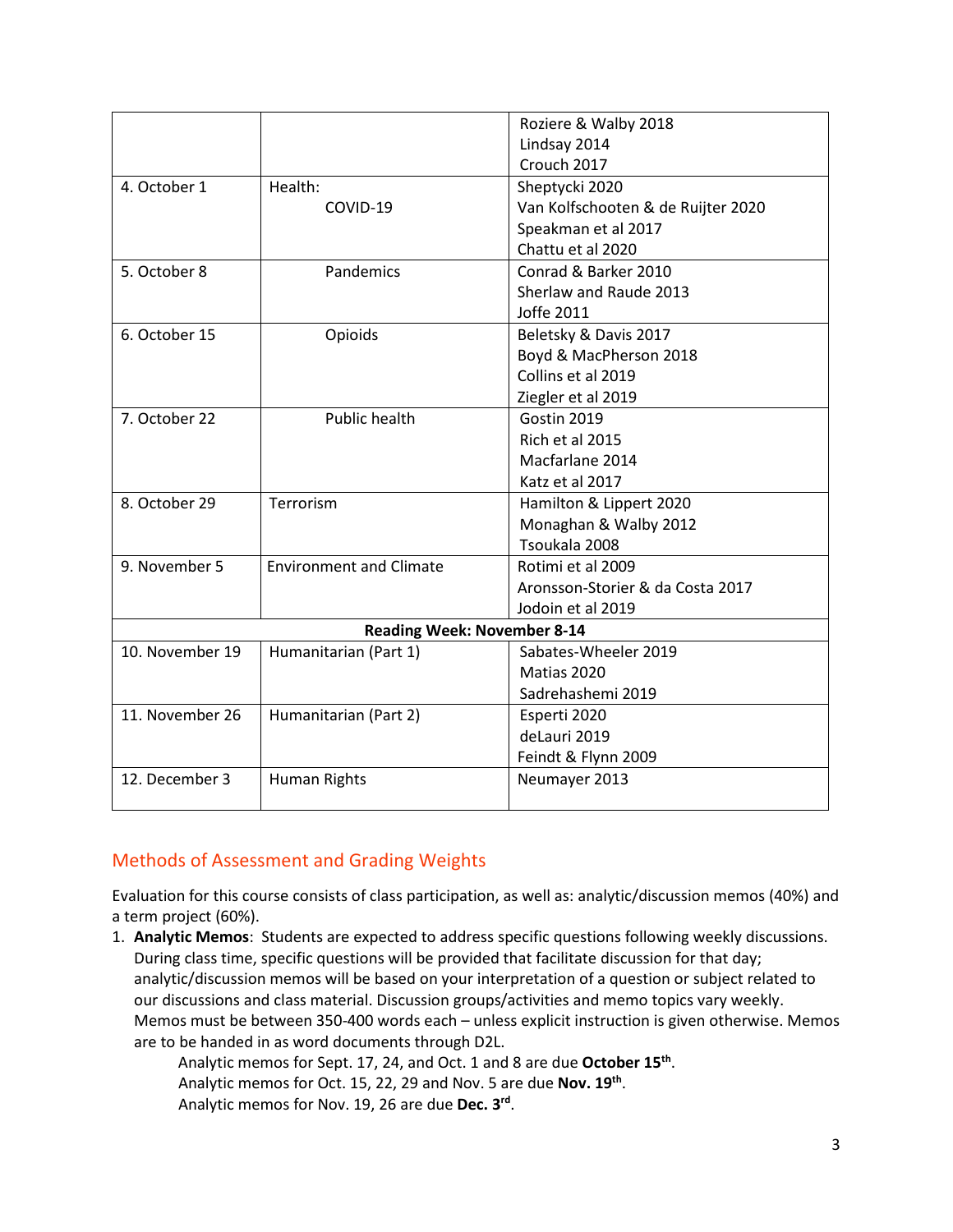The value of the (10) memos is 40% (4% each). Failing to turn in and/or failing to provide a memo on time will result in a mark of 0 for that memo. Electronic copies of your memos are expected on the due dates listed above. An 'analytic memo rubric' will be provided on D2L.

2. **Term Project**: Term projects will consist of an in-depth examination of a specific crisis-related subject. You will have the flexibility of working to your own personal/group strengths, and may choose to write a term paper, create a podcast, or develop a visual project (video). You may work on this project alone or with your classmates. If you are interested in working with a group, I will facilitate putting people together depending on interests.

The topics you choose may vary widely. For example, you may want to examine provincial differences addressing the COVID pandemic; the pros and cons of safe injection sites; or how power figures into what is labelled a crisis. Your projects typically must include a review of the literature, a theoretical examination of the topic, as well as, where possible, empirical evidence – although all of this may vary depending on the nature of your project. It is highly recommended that you discuss your project with the instructor in advance of the proposal due date. There are two required parts to the term project:

A. **Proposal**: The project proposal is due November 5<sup>th</sup>. Proposals will include a description of your research focus (a research question, or what will you investigate); a justification for how your project fits the course objectives (why is this a relevant topic); a work plan (who is involved, what are they doing); a project timeline and deliverables. The proposal is worth 20% of your final grade. More information will be provided in class.

| <b>Evaluation</b>                        | <b>Due Date</b>          |
|------------------------------------------|--------------------------|
| <b>Analytic Memos</b>                    | October 15th             |
| $1 - 4$ (Sept. 17, 24, and Oct. 1 and 8) |                          |
| <b>Project Proposal</b>                  | November 5 <sup>th</sup> |
| <b>Analytic Memos</b>                    | November 19th            |
| 5 - 8 (Oct. 15, 22, 29 and Nov. 5)       |                          |
| <b>Analytic Memos</b>                    | December 3rd             |
| 9-10 (Nov. 19, 26)                       |                          |
| <b>Term Project</b>                      | December 15th            |

B. **Output**: Your project is due December 15<sup>th</sup>. The proposal is worth 40% of your final grade.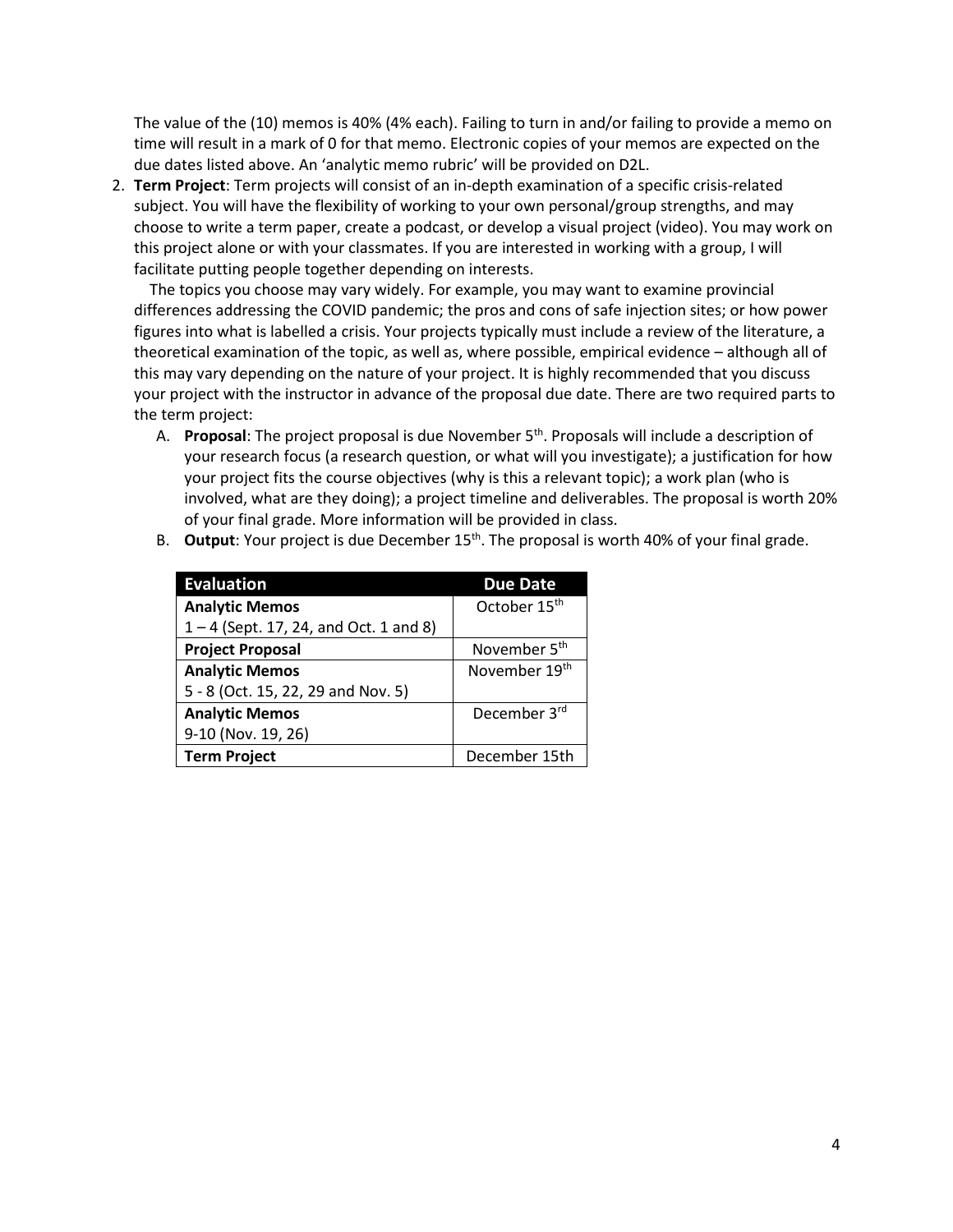# Final Exam Information

There is no final exam for this course.

### Grading Scale

| Grade        | Percent range  | <b>Grade Point Value</b> | <b>Description</b>                                                                    |
|--------------|----------------|--------------------------|---------------------------------------------------------------------------------------|
| $A+$         | $96 - 100%$    | 4.0                      | Outstanding performance                                                               |
| A            | $90 - 95.99\%$ | 4.0                      | <b>Excellent performance</b>                                                          |
| А-           | $85 - 89.99%$  | 3.7                      | Approaching excellent performance                                                     |
| $B+$         | $80 - 84.99%$  | 3.3                      | Exceeding good performance                                                            |
| B            | $75 - 79.99\%$ | 3.0                      | Good performance                                                                      |
| <b>B-</b>    | $70 - 74.99%$  | 2.7                      | Approaching good performance                                                          |
| $C+$         | $67 - 69.99%$  | 2.3                      | Exceeding satisfactory performance                                                    |
| $\mathsf{C}$ | $63 - 66.99%$  | 2.0                      | Satisfactory performance                                                              |
| $C-$         | $59 - 62.99%$  | 1.7                      | Approaching satisfactory performance                                                  |
| D+           | $55 - 58.99%$  | 1.3                      | Marginal pass. Insufficient preparation for<br>subsequent courses in the same subject |
| D            | $50 - 54.99%$  | 1.0                      | Minimal Pass. Insufficient preparation for<br>subsequent courses in the same subject. |
| F            | <50%           | 0                        | Failure. Did not meet course requirements.                                            |

Letter grades will be assigned and submitted to the registrar based on the following scale:

# Grade Reappraisal

Within two weeks of the date the exam/assignment is returned, students seeking reappraisal of examinations or assignments must submit a written response to the instructor explaining the basis for reconsideration of one's mark. The instructor will reconsider the grade assigned and will then book a time with the student to discuss his or her work and rationale. It should be noted that a reconsidered mark may be raised, lowered, or remain the same.

# Handing in Papers, Assignments

- 1. All class assignments are to be handed in online. The Sociology office does not deal with courserelated matters.
- 2. **Protection of Privacy:** The Freedom of Information and Protection of Privacy (FOIPP) legislation does not allow students to retrieve any course material from public places. Anything that requires handing back will be returned directly during class or office hours. If students are unable to pick up their assignments from the instructor, they can provide the instructor with a stamped, self-addressed envelope to be used for the return of the assignment. Private information related to the individual student is treated with the utmost regard by the faculty at the University of Calgary.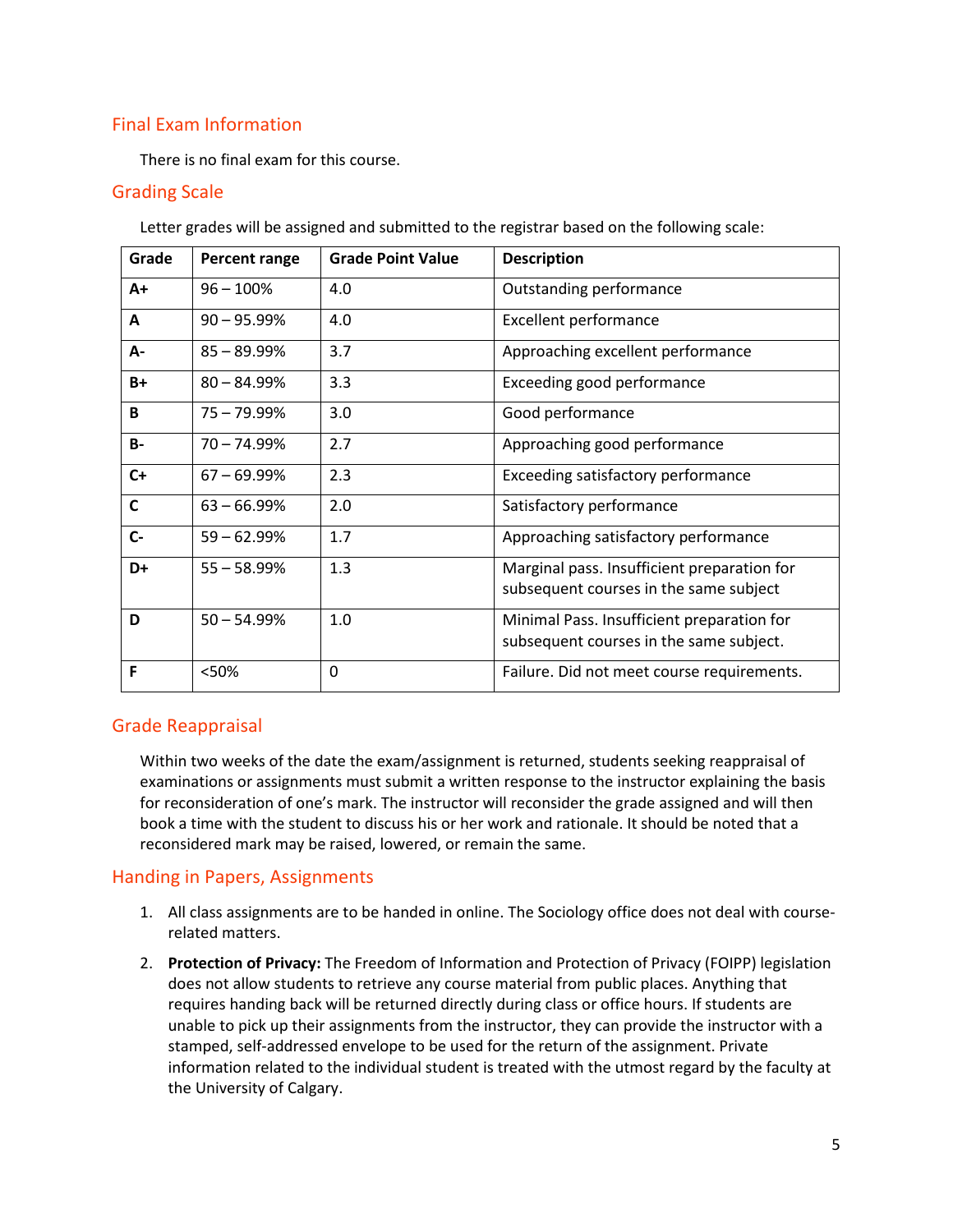3. Final grades are posted online.

#### Guidelines for Zoom Sessions

To help ensure Zoom sessions are private, do not share the Zoom link or password with others, or on any social media platforms. Zoom links and passwords are only intended for students registered in the course. Zoom recordings and materials presented in Zoom, including any teaching materials, must not be shared, distributed or published without the instructor's permission.

The use of video conferencing programs relies on participants to act ethically, honestly and with integrity; and in accordance with the principles of fairness, good faith, and respect (as per the [Code](https://www.ucalgary.ca/policies/files/policies/code-of-conduct.pdf)  [of Conduct\)](https://www.ucalgary.ca/policies/files/policies/code-of-conduct.pdf). When entering Zoom or other video conferencing sessions (such as MS Teams), you play a role in helping create an effective, safe and respectful learning environment. Please be mindful of how your behaviour in these sessions may affect others. Participants are required to use names officially associated with their UCID (legal or preferred names listed in the Student Centre) when engaging in these activities. Instructors/moderators can remove those whose names do not appear on class rosters. Non-compliance may be investigated under relevant University of Calgary conduct policies (e.g. [Student Non-Academic Misconduct Policy\)](https://ucalgary.ca/policies/files/policies/non-academic-misconduct-policy.pdf). If participants have difficulties complying with this requirement, they should email the instructor of the class explaining why, so the instructor may consider whether to grant an exception, and on what terms. For more information on how to get the most out of your zoom sessions visit: <https://elearn.ucalgary.ca/guidelines-for-zoom/> .

If you are unable to attend a Zoom session, please contact your instructor to arrange an alternative activity for the missed session (e.g., to review a recorded session). Please be prepared, as best as you are able, to join class in a quiet space that will allow you to be fully present and engaged in Zoom sessions. Students will be advised by their instructor when they are expected to turn on their webcam (for group work, presentations, etc.).

The instructor may record online Zoom class sessions for the purposes of supporting student learning in this class – such as making the recording available for review of the session or for students who miss a session. Students will be advised before the instructor initiates a recording of a Zoom session. These recordings will be used to support student learning only and will not be shared or used for any other purpose.

#### Media Recording

The instructor will use media recordings to capture the delivery of a lecture. These recordings are intended to be used for lecture capture only and will not be used for any other purpose.

For our live sessions, the recording device will be fixed on the Instructor although we do plan to use the breakout room function available through Zoom. In the event that student participation is recorded, the instructor will ensure that any identifiable content (video or audio) is masked, or will seek consent to include the identifiable student content to making the content available on University approved platforms.

#### Research Ethics

Students are advised that any research with human subjects – including any interviewing (even with friends and family), opinion polling, or unobtrusive observation – must have the approval of the Faculty Ethics Committee. In completing course requirements, students must not undertake any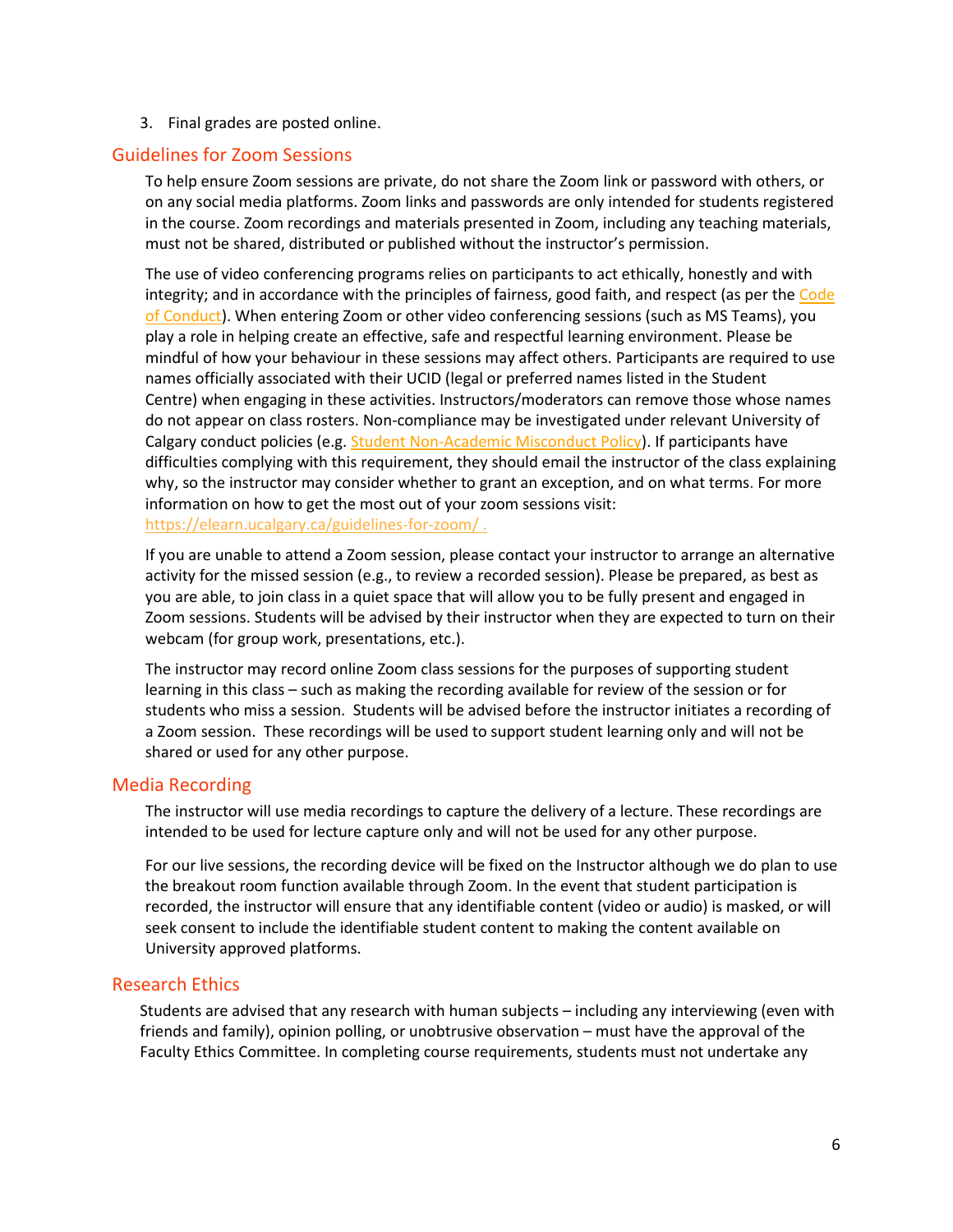human subjects research without discussing their plans with the instructor, to determine if ethics approval is required.

# Copyright Legislation

All students are required to read the University of Calgary policy on Acceptable Use of Material Protected by Copyright [\(https://www.ucalgary.ca/policies/files/policies/acceptable-use-of-material](https://www.ucalgary.ca/policies/files/policies/acceptable-use-of-material-protected-by-copyright.pdf)[protected-by-copyright.pdf\)](https://www.ucalgary.ca/policies/files/policies/acceptable-use-of-material-protected-by-copyright.pdf) and requirements of the Copyright Act [\(https://laws](https://laws-lois.justice.gc.ca/eng/acts/C-42/index.html)[lois.justice.gc.ca/eng/acts/C-42/index.html\)](https://laws-lois.justice.gc.ca/eng/acts/C-42/index.html) to ensure they are aware of the consequences of unauthorized sharing of course materials (including instructor notes, electronic versions of textbooks etc.). Students who use material protected by copyright in violation of this policy may be disciplined under the Non-Academic Misconduct Policy.

# Instructor Intellectual Property

Course materials created by professor(s) (including course outlines, presentations and posted notes, labs, case studies, assignments and exams) remain the intellectual property of the professor(s). These materials may NOT be reproduced, redistributed or copied without the explicit consent of the professor. The posting of course materials to third party websites such as note-sharing sites without permission is prohibited. Sharing of extracts of these course materials with other students enrolled in the course at the same time may be allowed under fair dealing.

# Recording of Lectures

Note that the audio or video recording of lectures and taking screengrabs of PowerPoint slides during the lecture are not permitted without explicit authorization. The non-authorized media recording of lectures is inconsistent with the Code of Conduct and may result in discipline in accordance with the Student Non-Academic Misconduct Policy and Procedure. For more information click here: [https://www.ucalgary.ca/policies/files/policies/non-academic-misconduct](https://www.ucalgary.ca/policies/files/policies/non-academic-misconduct-policy.pdf)[policy.pdf.](https://www.ucalgary.ca/policies/files/policies/non-academic-misconduct-policy.pdf)

# Academic Misconduct

Please refer to the website listed below for information on University of Calgary policies on Plagiarism/Cheating/Other Academic Misconduct: <http://www.ucalgary.ca/pubs/calendar/current/k.html>

# Absences and Deferrals

Students who miss class assessments (tests, participation activities, or other assignments) should inform their instructor as soon as possible. If the reason provided for the absence is acceptable, the instructor may decide that any arrangements made can take forms other than make-up tests or assignments. For example, the weight of a missed grade may be added to another assignment or test.

**Deferred Final Exam Form:** Please note that requests to defer a Registrar scheduled final exam are dealt with through the Registrar's Office. Further information can be found at: <https://www.ucalgary.ca/registrar/exams/deferred-exams>

**Deferred Term Work Form:** Deferral of term work past the end of a term requires a form to be filled out by the student and submitted, along with any supporting documentation, to the instructor. The form is available at:

<https://live-ucalgary.ucalgary.ca/sites/default/files/teams/14/deferral-of-term-work-2020.pdf>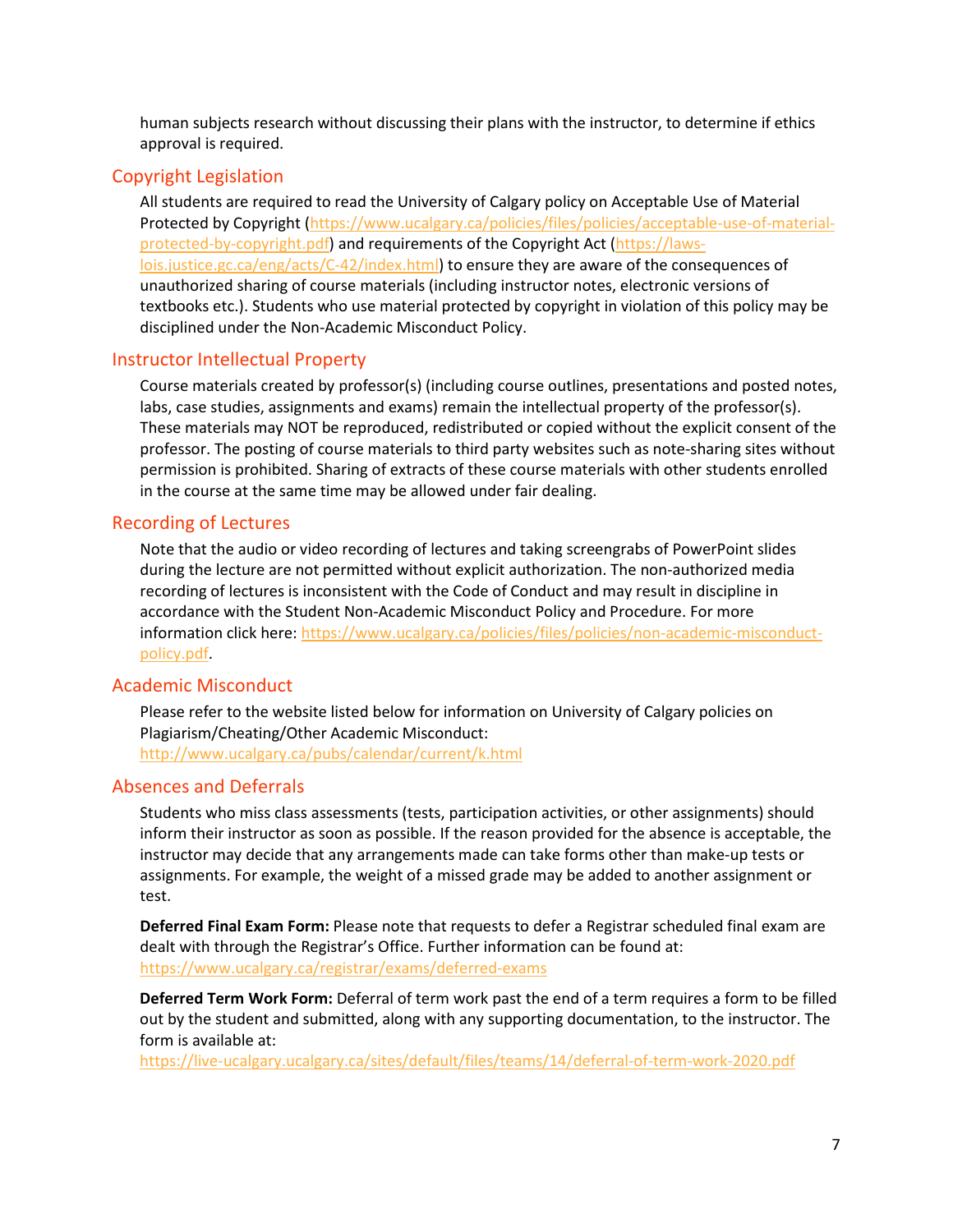Once an extension date has been agreed between instructor and student, the instructor will email the form to the Faculty of Arts Program Information Centre (ascarts@ucalgary.ca) for approval by the Associate Dean.

#### Sharing of Lecture Notes and Exam Questions

Note that publicly sharing lectures notes and exam questions on 3rd party sites such as OneClass, StudyBlue, Quizlet, Course Hero, etc. is not permitted. If you wish to use these helpful studying tools, make sure you adjust your privacy settings accordingly. Any violations are subject to investigation under the UofC Student Non-Academic Misconduct Policy. For more information, click here[:https://www.ucalgary.ca/policies/files/policies/non-academic-misconduct-policy.pdf.](https://www.ucalgary.ca/policies/files/policies/non-academic-misconduct-policy.pdf)

#### Academic Accommodation

Students seeking an accommodation based on disability or medical concerns should contact Student Accessibility Services; SAS will process the request and issue letters of accommodation to instructors. For additional information on support services and accommodations for students with disabilities, visit www.ucalgary.ca/access/. Students who require an accommodation in relation to their coursework based on a protected ground other than disability should communicate this need in writing to their Instructor. The full policy on Student Accommodations is available at: <http://www.ucalgary.ca/policies/files/policies/student-accommodation-policy.pdf>

Students needing an Accommodation based on a Protected Ground other than Disability, should communicate this need, preferably in writing, to the course instructor.

### Libraries & Cultural Resources

To contact your librarian or find out about the resources and services available to sociology students go to the Sociology Library guide[: https://library.ucalgary.ca/guides/sociology](https://library.ucalgary.ca/guides/sociology)

To access the main Library website go to: [https://library.ucalgary.ca](https://library.ucalgary.ca/)

#### Wellness and Mental Health Resources

The University of Calgary recognizes the pivotal role that mental health plays in physical health, social connectedness and academic success, and aspires to create a caring and supportive campus community where individuals can freely talk about mental health and receive support when needed. We encourage you to explore the excellent mental health resources available throughout the university community, such as counselling, self-help resources, peer support or skills-building available through Student Wellness Services (Room 370 MacEwan Student Centre, [https://www.ucalgary.ca/wellness-services/services/mental-health-services\)](https://www.ucalgary.ca/wellness-services/services/mental-health-services) and the Campus Mental Health Strategy [\(http://www.ucalgary.ca/mentalhealth/\)](http://www.ucalgary.ca/mentalhealth/).

#### Student Success Centre

The Student Success Centre provides services and programs to ensure students can make the most of their time at the University of Calgary. Our advisors, learning support staff, and writing support staff assist students in enhancing their skills and achieving their academic goals. They provide tailored learning support and advising programs, as well as one-on-one services, free of charge to all undergraduate and graduate students. For more information visit: <https://www.ucalgary.ca/student-services/student-success>